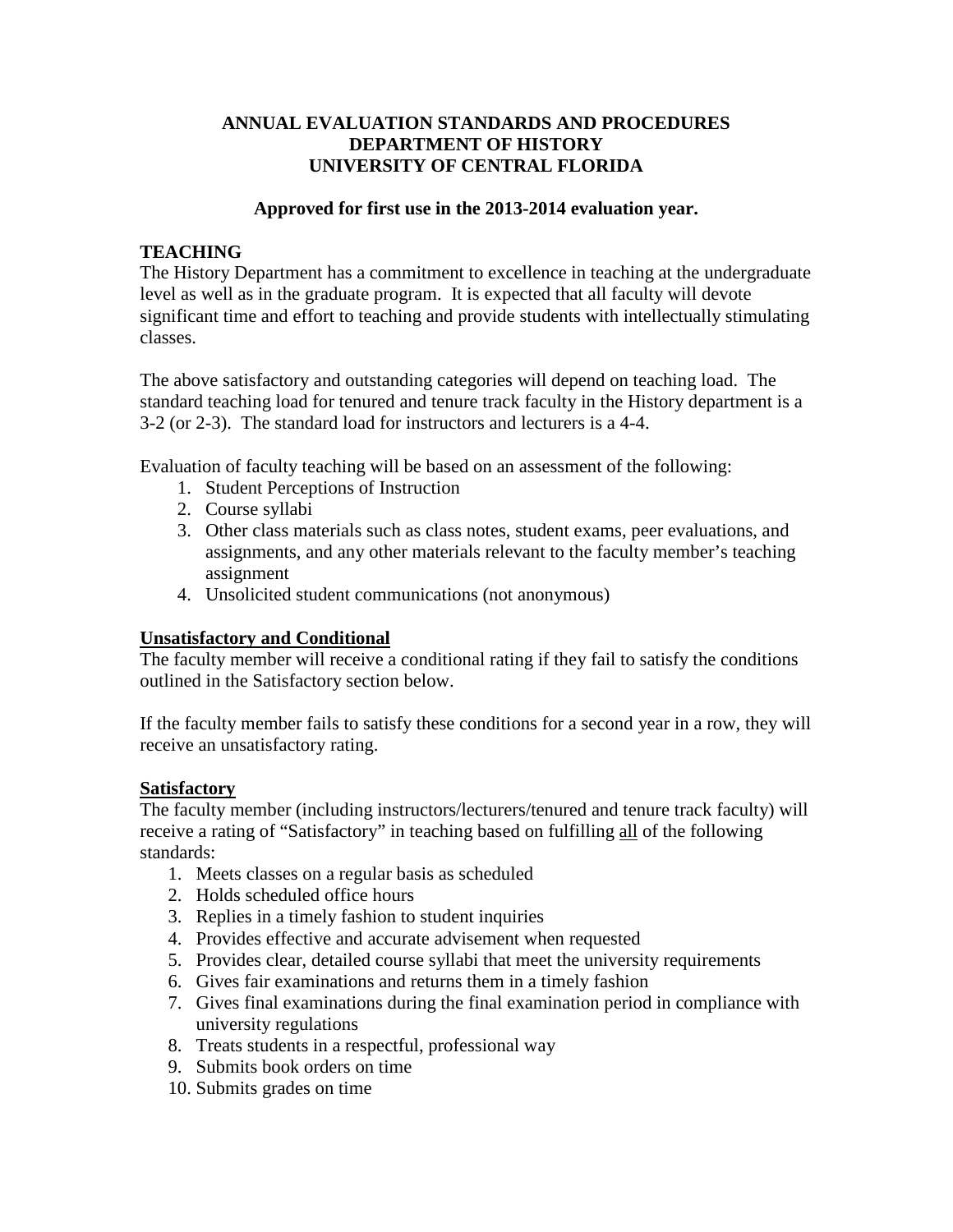11. Writes letters of recommendation for students (when appropriate)

### **Above Satisfactory**

A **tenured or tenure track** faculty member will receive a rating of "Above Satisfactory" if the faculty member meets the standards for a "Satisfactory" rating and in addition attains three (3) of the following.

- 1. Has student evaluations in a majority of courses above the CAH mean. This criterion will be measured by a comparison of the "Overall Assessment of Instructor" item
- 2. Has student evaluations in a majority of courses above the department mean. This criterion will be measured by a comparison of the "Overall Assessment of Instructor" item
- 3. Teaches an honors class
- 4. Teaches a graduate course
- 5. Serves as a member of an MA thesis committee
- 6. Serves as a member of an Honors in the Major thesis committee
- 7. Teaches HIS 4150 History and Historians
- 8. Teaches a web course (either M or W)
- 9. Teaches a large class of at least 75 students.
- 10. Teaches a new course
- 11. Gives independent study courses that total at least two hours of semester credit
- 12. Performs some other noteworthy teaching activity that is not included in the above items. Faculty must provide documentation of such noteworthy teaching activity.
- 13. Participates in a teaching-related workshop
- 14. Teaches more than 200 students in the yearly evaluation period
- 15. Directs a minor studies program (without a course release)
- 16. Directs an undergraduate research project including RAMP, LEAD, or a SMART project

## **Outstanding**

A **tenured or tenure track** faculty member will receive a rating of "Outstanding" if the faculty member meets the standards for an "Above Satisfactory" rating and in addition attains one of the following

- 1. Fulfills a total of seven (7) of the standards in the "Above Satisfactory" category
- 2. Wins a UCF TIP Award
- 3. Wins a CAH or UCF Excellence in Teaching Award
- 4. Supervises a completed MA thesis
- 5. Supervises a completed Honors in the Major thesis
- 6. Administers the History MA program as Graduate Coordinator
- 7. Administers the History GEP program as GEP Coordinator
- 8. Directs the Public History Program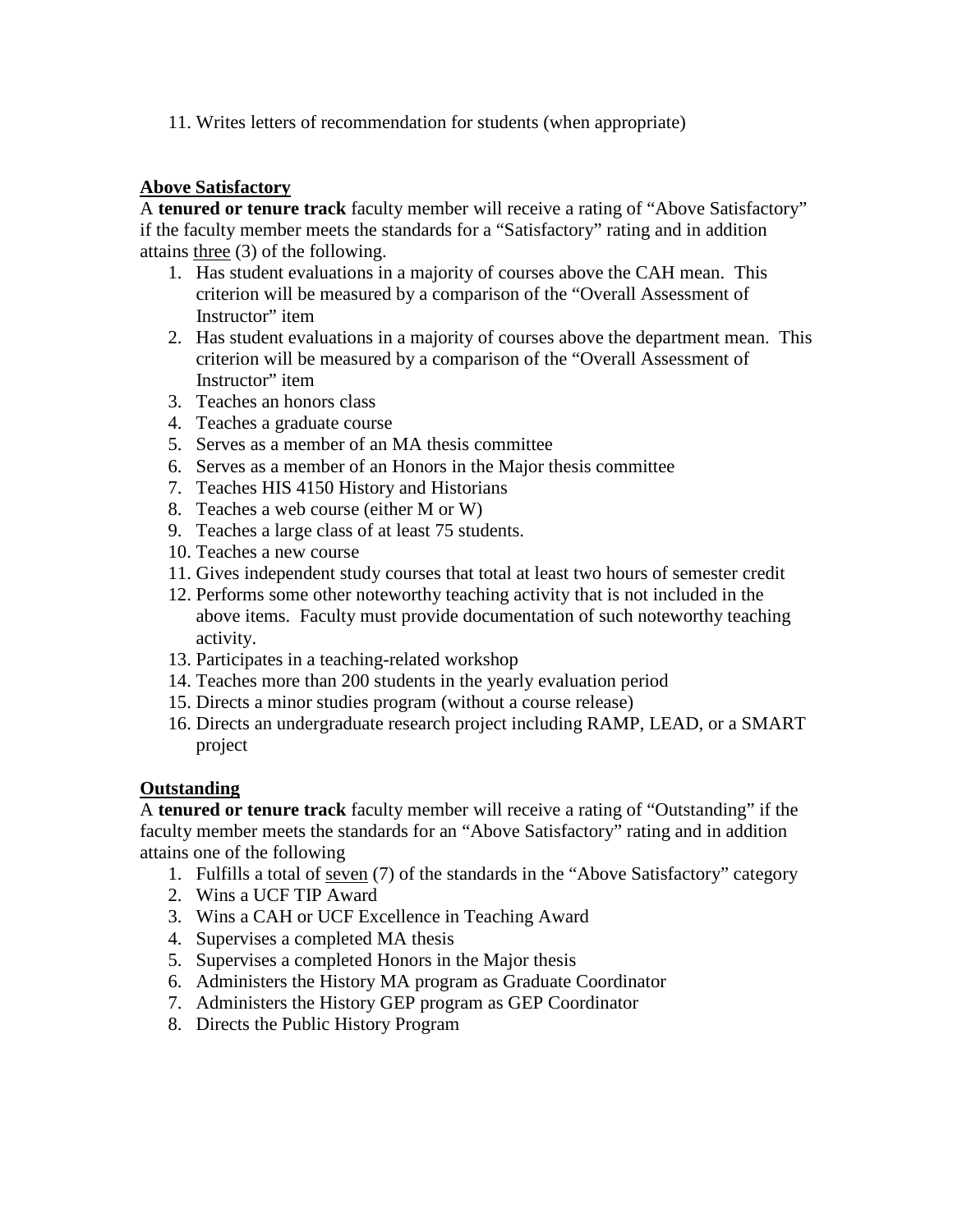### **Above Satisfactory**

An **instructor or lecturer** will receive a rating of "Above Satisfactory" if the faculty member meets the standards for a "Satisfactory" rating and in addition attains three (3) of the following.

- 1. Has student evaluations in a majority of courses above the CAH mean. This criterion will be measured by a comparison of the "Overall Assessment of Instructor" item
- 2. Has student evaluations in a majority of courses above the department mean. This criterion will be measured by a comparison of the "Overall Assessment of Instructor" item
- 3. Teaches an honors class
- 4. Teaches a graduate course
- 5. Serves as a member of an MA thesis committee
- 6. Serves as a member of an Honors in the Major thesis committee
- 7. Teaches HIS 4150History and Historians
- 8. Teaches a web course (either M or W)
- 9. Teaches a large class of at least 75 students.
- 10. Teaches a new course
- 11. Gives independent study courses that total at least two hours of semester credit
- 12. Performs some other noteworthy teaching activity that is not included in the above items. Faculty must provide documentation of such noteworthy teaching activity.
- 13. Participates in a teaching-related workshop
- 14. Teaches more than 200 students in the yearly evaluation period
- 15. Directs a minor studies program (without a course release)
- 16. Directs an undergraduate research project including RAMP, LEAD, or a SMART project
- 17. Teaches more than 5 classes in an evaluation period
- 18. Teaches an upper level (3000/4000 level) course

## **Outstanding**

An **Instructor or Lecturer** will receive a rating of "Outstanding" if the faculty member meets the standards for an "Above Satisfactory" rating and in addition attains one of the following

- 1. Fulfills a total of <u>seven</u> (7) of the standards in the "Above Satisfactory" category
- 2. Wins a UCF TIP Award
- 3. Wins a CAH or UCF Excellence in Teaching Award
- 4. Supervises a completed MA thesis
- 5. Supervises a completed Honors in the Major thesis
- 6. Administers the History GEP program as GEP Coordinator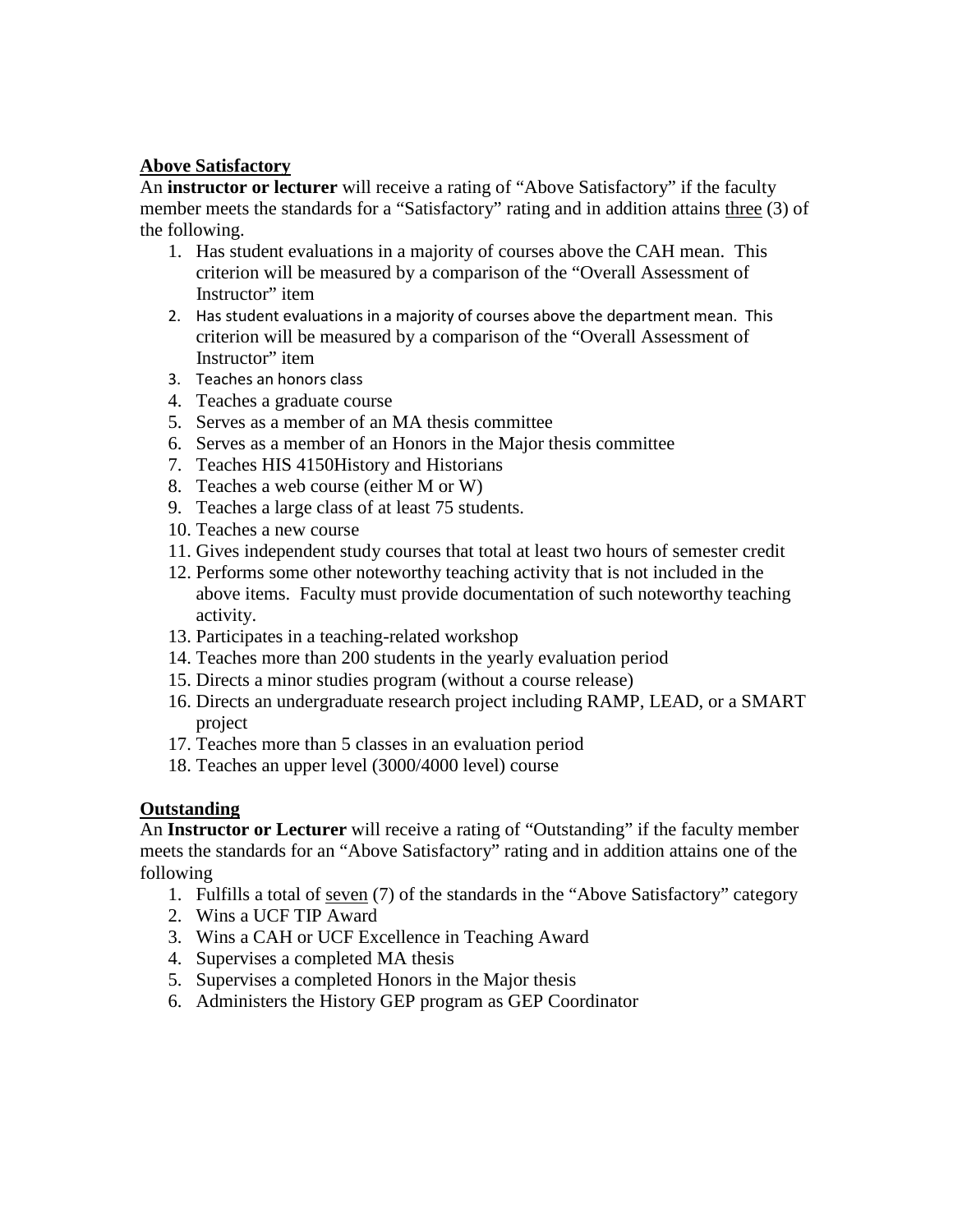### **RESEARCH**

The History Department expects all tenured and tenure-track faculty to have an active research program with a view to publishing scholarly monographs and peer-reviewed articles in international, national, and regional journals. It is understood that in the discipline of history, research and publication take time, and the tangible products of research may not appear in any given year. It is also understood that the burden of producing books and articles weighs most heavily upon those in fields outside of United States history because historians in such fields must travel long distances, usually at their own expense, in order to do their research. Ultimately, however, success in research means publication of scholarly monographs and peer-reviewed articles and it is on these bases that faculty research must be judged. Faculty will be expected to provide documentation for all research activity when requested to do so.

While many instructors and lecturers in the department conduct research, by definition it is not part of their assignment.

## **Unsatisfactory and Conditional**

The faculty member will receive a conditional rating if they fail to satisfy the conditions outlined in the Satisfactory section below.

If the faculty member fails to satisfy these conditions for a second year in a row, they will receive an unsatisfactory rating.

### **Satisfactory**

The faculty member will receive a rating of "Satisfactory" if the faculty member meets one of the following standards:

- 1. Demonstrates progress on a book length manuscript
- 2. Submits a substantial article to a peer-reviewed journal
- 3. Publishes a book review in a scholarly journal
- 4. Publishes an article in a non-peer-reviewed journal
- 5. Submits a grant proposal, internal or external
- 6. Authors a scheduled paper presented at a state, regional, national, or international professional conference

## **Above Satisfactory**

The faculty member will receive a rating of "Above Satisfactory" if the faculty member meets the requirements for a "Satisfactory" rating and in addition fulfills one of the following standards:

- 1. Publishes a peer-reviewed book chapter (written or translated)\*
- 2. Has an article accepted or published in a peer-reviewed journal (written or translated)\*
- 3. Has a book manuscript under consideration with favorable readers' reports or under contract at a reputable press.
- 4. Has an internal grant proposal funded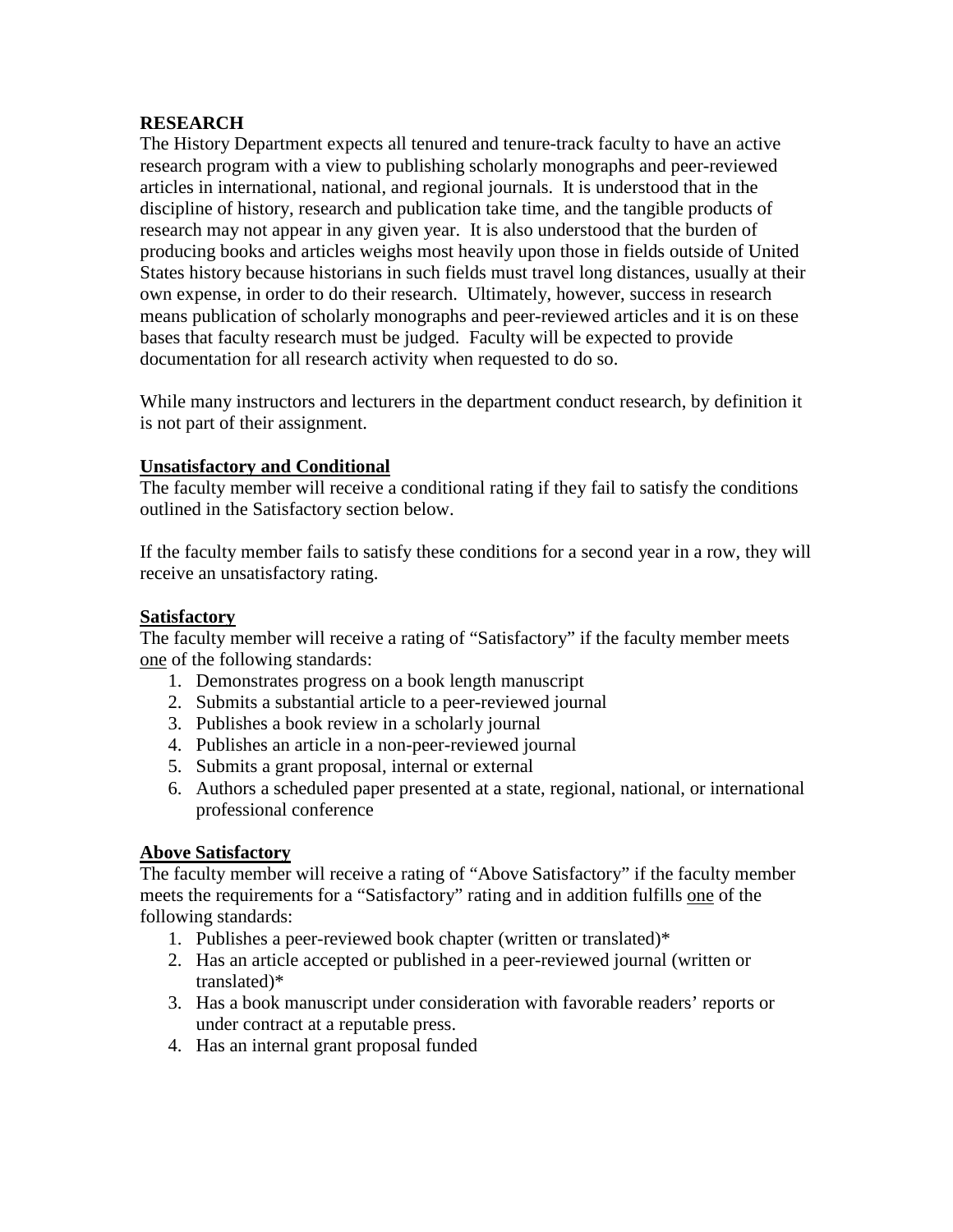# **Outstanding**

The faculty member will receive a rating of "Outstanding" if the faculty member meets any one of the following standards:

- 1. Publishes a scholarly monograph or translates one\*\*
- 2. Publishes an edited book or translates one
- 3. Publishes two articles in peer-reviewed journals or two book chapters or one article in a peer-reviewed journal and one book chapter\*
- 4. Publishes an article in a peer-reviewed journal or a book chapter and presents two papers at state, regional, national, or international conferences\*
- 5. Obtains a funded external grant
- 6. Publishes as co-author a scholarly book\*\*\*
- 7. Publishes a text book with a reputable press
- 8. Wins a UCF RIA Award
- 9. Wins a UCF or CAH Excellence in Research Award

\*Articles will be counted when accepted or published (but not both). Documentation of the acceptance of articles is required.

\*\*Publication of a monograph is of such significance that it shall be rewarded with a rating of "Outstanding" in Research for two consecutive years.

\*\*\*Co-authorships of books or articles are less common in history than many other disciplines. Therefore, co-authored works will be evaluated on a case-by-case basis with the UCF author expected to provide a clear and definitive description of his or her contribution to the work.

# **EDITORSHIP OF THE** *FLORIDA HISTORICAL QUARTERLY*

Editorship of the *Florida Historical Quarterly* will count as research. The following standards will constitute the basis of the evaluation with an elaboration with more precise details to be the subject of agreement between the editor of the *FHQ* and the chair of the history department.

# **Unsatisfactory and Conditional**

The faculty member will receive a conditional rating if they fail to satisfy the conditions outlined in the Satisfactory section below.

If the faculty member fails to satisfy these conditions for a second year in a row, they will receive an unsatisfactory rating.

Satisfactory

- Editor produces four issues of the journal a year in a timely fashion
- Journal articles reflect state and regional historiography

Above Satisfactory

• Journal editor publishes articles by regionally and nationally known authors

**Outstanding**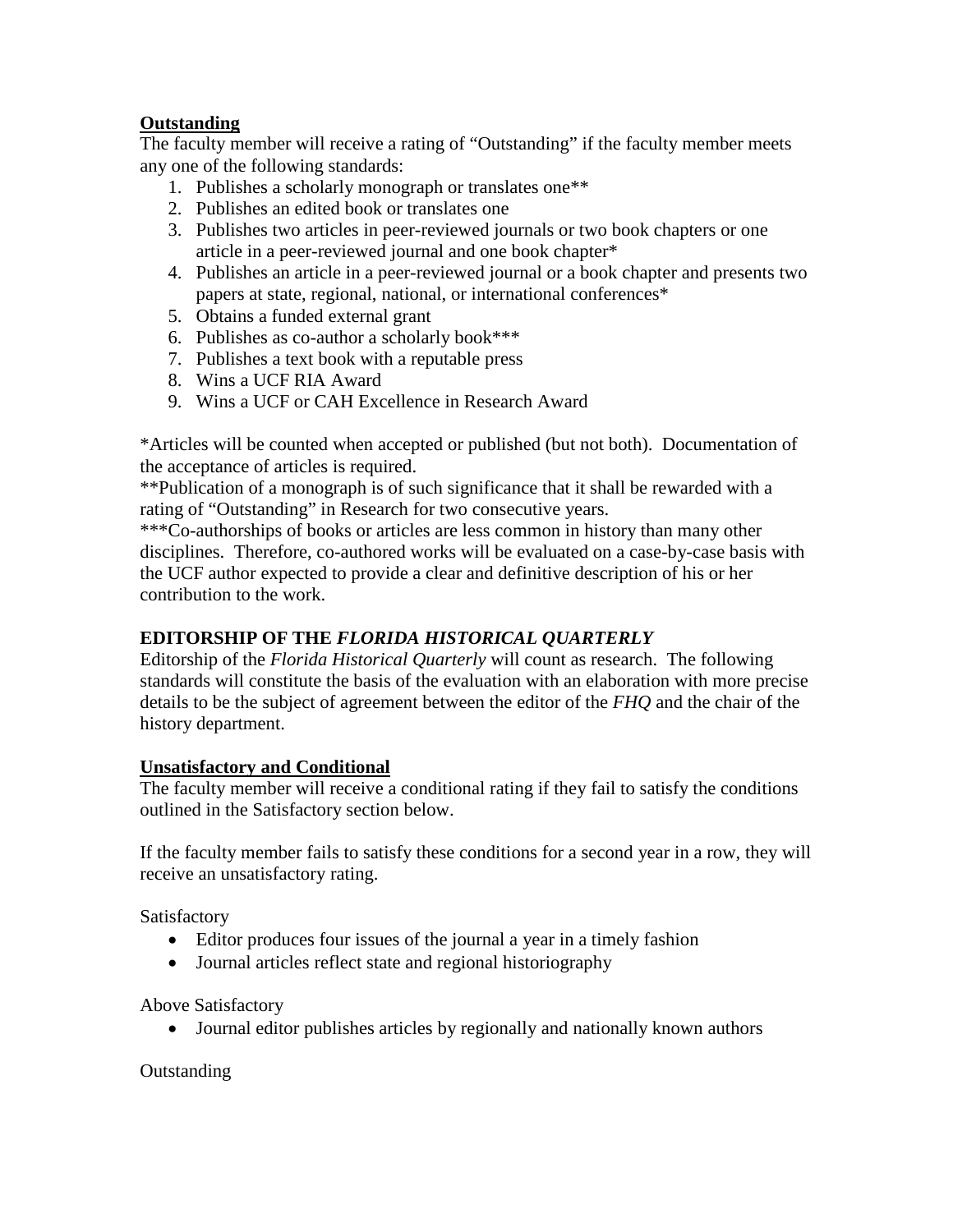• Editor and/or articles published in the *FHQ* receive national recognition (e.g. national prizes awarded for articles, editor selected for service on national association boards, etc.)

### **SERVICE**

All tenured and tenure-track faculty are expected to provide service to the department, the college, and the university as well as to professional organizations.

While many instructors and lecturers provide service to the department, by definition it is not part of their assignment.

### **Unsatisfactory and Conditional**

The faculty member will receive a conditional rating if they fail to satisfy the conditions outlined in the Satisfactory section below.

If the faculty member fails to satisfy these conditions for a second year in a row, they will receive an unsatisfactory rating.

#### **Satisfactory**

The faculty member will receive a rating of "Satisfactory" if the faculty member meets three (3) of the following standards:

- 1. Serves on two or more departmental standing committees
- 2. Serves on a department search committee
- 3. Serves on a CAH committee
- 4. Serves on a university committee
- 5. Chairs a department standing committee
- 6. Chairs a department search committee
- 7. Chairs a CAH committee
- 8. Chairs a university committee
- 9. Chairs the department's Research Colloquium series or Department Book Presentation Series
- 10. Provides substantial service to a student organization
- 11. Gives a public lecture on a historical subject to a local or regional group or organization
- 12. Gives a talk on a historical subject to a public, private, or charter school or consults with a public, private, or charter school to improve history education
- 13. Serves as an officer for a local, regional, state, national or international professional organization.
- 14. Evaluates a manuscript for a professional journal or assesses a book for publication for a press
- 15. Publishes a book review in a newspaper
- 16. Serves as a chairperson for, or a discussant on, a panel at a state, regional, national or international professional meeting.
- 17. Provides an interview on a historical subject to a local or national media outlet